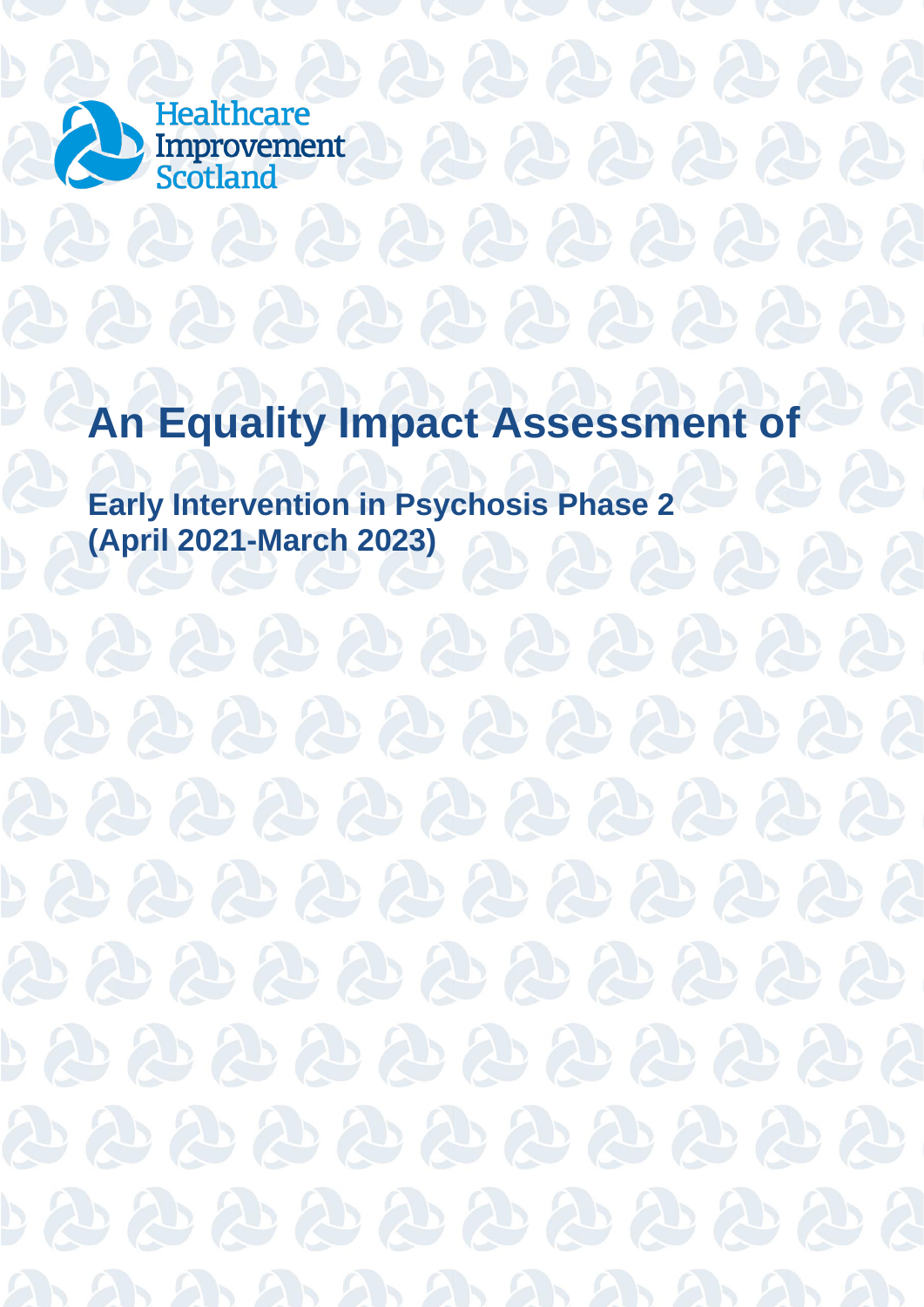Page

**03/06/2021**

## **Equality Impact Assessment of Early Intervention in Psychosis**

**Contents**

| Section 1- Introduction                           | 3 |
|---------------------------------------------------|---|
| Section $2 - \text{Aim/Purpose}$ of the policy    | 4 |
| Section 3 – Assessment of impact                  | 4 |
| Section 4 – Recommendations for change            | 5 |
| Section 5 – Monitoring and Review                 | 6 |
| Section 6 – Who carried out the impact assessment | 6 |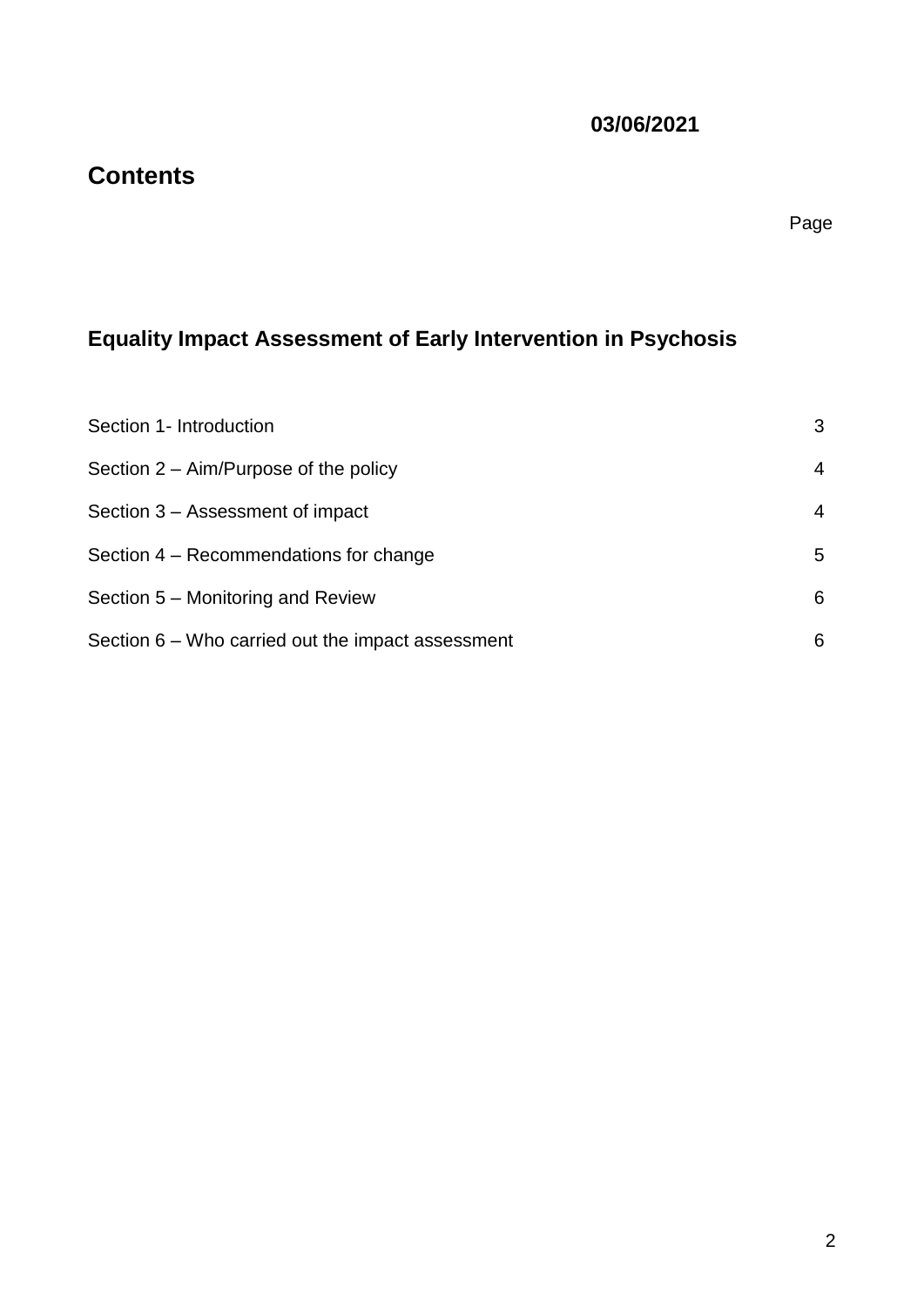### **1. Introduction**

Healthcare Improvement Scotland is required to assess the impact of applying a proposed new or revised policy, against the needs of the general equality duty, namely the duty to:

- Eliminate unlawful discrimination, harassment and victimisation and any other conduct prohibited by the Equality Act 2010;
- Advance equality of opportunity between people who share a protected characteristic and people who do not share it; and
- Foster good relations between people who share a protected characteristic and people who do not share it

The relevant protected characteristics are:

- $\bullet$  age
- disability
- gender reassignment
- $\bullet$  race
- religion and belief
- $\bullet$  sex
- sexual orientation
- marriage and civil partnership (relates to the elimination of discrimination only)

The recommendations made in this report seek to improve equality and to help meet the specific needs of people with the relevant protected characteristics, where possible.

Our impact assessments also consider if the Early Intervention in Psychosis programme has the potential to impact on health inequalities.

Health inequalities are disparities in health outcomes between individuals or groups. Health inequalities arise because of inequalities in society, in the conditions in which people are born, grow, live, work, and age.

Health inequalities are influenced by a wide range of factors including access to education, employment and good housing; equitable access to healthcare; individuals' circumstances and behaviours, such as their diet and how much they drink, smoke or exercise; and income levels.

The potential impact of the Early Intervention in Psychosis programme on an individual's human rights has also been considered.

Giving due regard to these factors is also intended to help Healthcare Improvement Scotland to meet its duties under the Fairer Scotland Duty, which requires public bodies to reduce inequalities of outcome caused by socioeconomic disadvantage.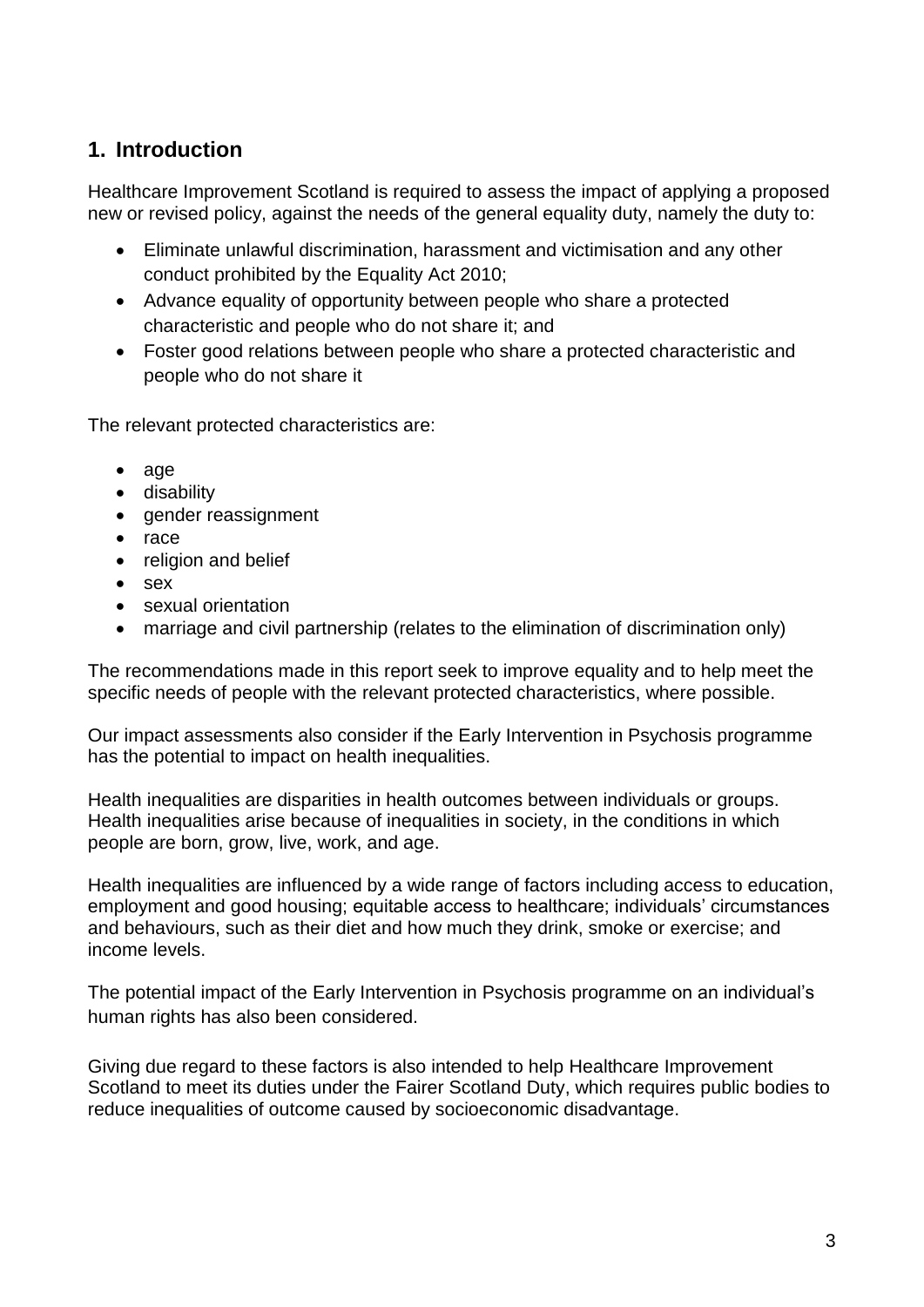#### **2. Aim/Purpose of the Early Intervention in Psychosis Programme**

The Early Intervention in Psychosis programme is a programme work commissioned by the Scottish Government and led by Healthcare Improvement Scotland. The aim of this programme is to ensure that people presenting for the first time with psychosis anywhere in Scotland will have early access to evidence-based care and treatment.

To achieve this, we will:

- Engage with people with lived experience of psychosis
- Design and deliver services
- Collect evidence and data
- Build capacity and capability
- Share learning

#### **2. Assessment of impact**

Psychosis develops due to an interaction between several biological, psychological and social factors occurring over a given period. It is widely agreed that stress vulnerability models provide the best framework to explain how these interact and trigger psychosis.

It is possible that gene environment interactions hold the key as to why social and psychological **adversity** (growing up in an urban environment, being part of an **ethnic minority group**, experiencing child abuse) may increase risk of a first episode of psychosis. There is increasing evidence that structural inequalities (for example, enduring **racial discrimination or social marginalisation** such as **homelessness**) significantly increase risk of psychosis.

First episode psychosis typically occurs between late teens and mid-thirties with **¾ of men and ⅔ of women** experiencing their first episode before age 35. Early intervention in psychosis services typically treat those with symptoms of psychosis **aged 16-35 years**. EIP services however need to be sensitive to the needs of people presenting outwith this age range.

Diagnosis in the early stages of psychosis can be unreliable. In keeping with a recovery focused approach, most services delay formal diagnosis, embrace diagnostic uncertainty and view psychosis on a continuum. This offers the advantage of being less stigmatising and fostering hope.

People with psychosis have high prevalence rates of depression, social anxiety and trauma. The most clinically complex comorbidities tend to be Autism Spectrum disorder, personality disorder and substance misuse.

If untreated or poorly treated, psychosis can become a long-term condition with high levels of relapse, high rates of hospital admission, increased compulsory detention, and a range of other health problems.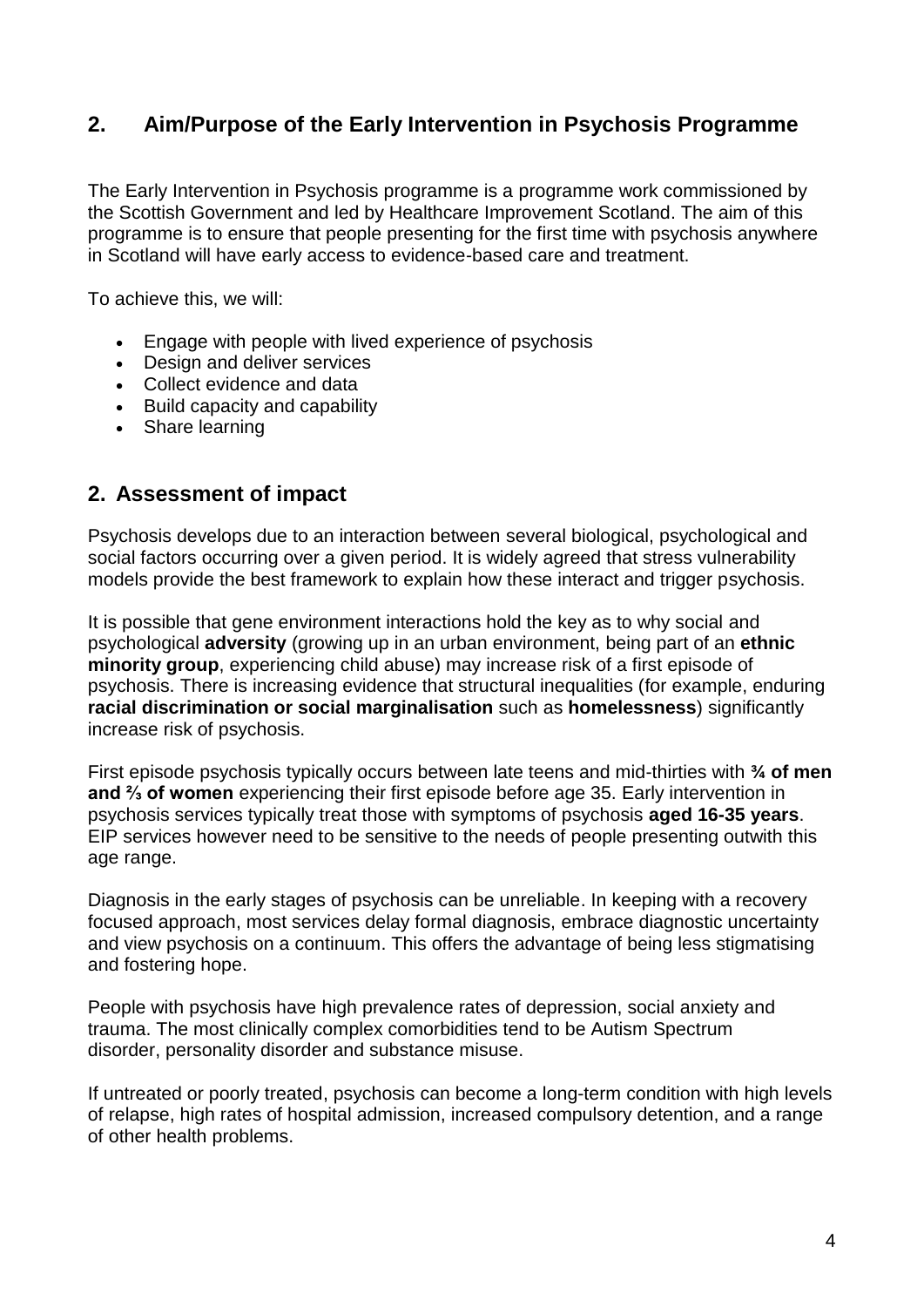People with psychosis are multiply disadvantaged and live about 15-20 years less than the general population, largely because of cardiovascular impacts such as diabetes and obesity, partly contributed to by anti-psychotic medication.

The purpose of the Early Intervention in Psychosis programme is to address the variation in provision across Scotland for people affected by first episode psychosis. There are anecdotal reports of increases in psychosis presentations during the coronavirus pandemic.

Evidence gathered about the experience of those people who might be impacted:

- Research evidence
- Lived experience engagement activity including workshops led by lived experience engagement project worker
- Information from service providers via the needs assessment visits
- Feedback and evaluation from engagement with key stakeholders

Research indicates there is evidence of barriers to accessing services for people from minority groups – particularly BAME communities. Barriers include: not knowing there is help or where to access help; language barriers; financial barriers; lack of trust in healthcare professionals, not feeling listened to or understood by white professionals. [https://bmjopen.bmj.com/content/6/11/e012337.](https://bmjopen.bmj.com/content/6/11/e012337) People may face physical difficulties accessing services due to physical health needs and there may be some potential barriers for access for people who present with substance use.

Engagement activities that have taken place to gather evidence and understand people's experiences:

- Needs Assessment visits to all 14 territorial boards
- Workshops in two accelerator sites (Argyll & Bute and Forth Valley)
- Establishment of local lived experience reference groups in accelerator sites
- National Lived Experience Reference Group meetings
- Contribution of a paid lived experience co-chair on EIP Advisory Group
- Membership of people with lived experience on advisory group
- Commissioning of Support in Mind Scotland to undertake engagement
- Delivery of national EIP Network events and a wider EIP Learning System
- Employment of a public involvement advisor

Due to the impact of COVID-19 most of our work has moved online. This has positive and negative consequences for engagement with people.

#### **4. Recommendations for change**

The following actions are recommended.

**1. Engage with a more diverse group of people with lived experience of psychosis** We know that some populations are more adversely affected by psychosis, but not all groups are currently represented in our engagement activities. We need to ensure appropriate support is given to younger people to facilitate their representation in the EIP programme.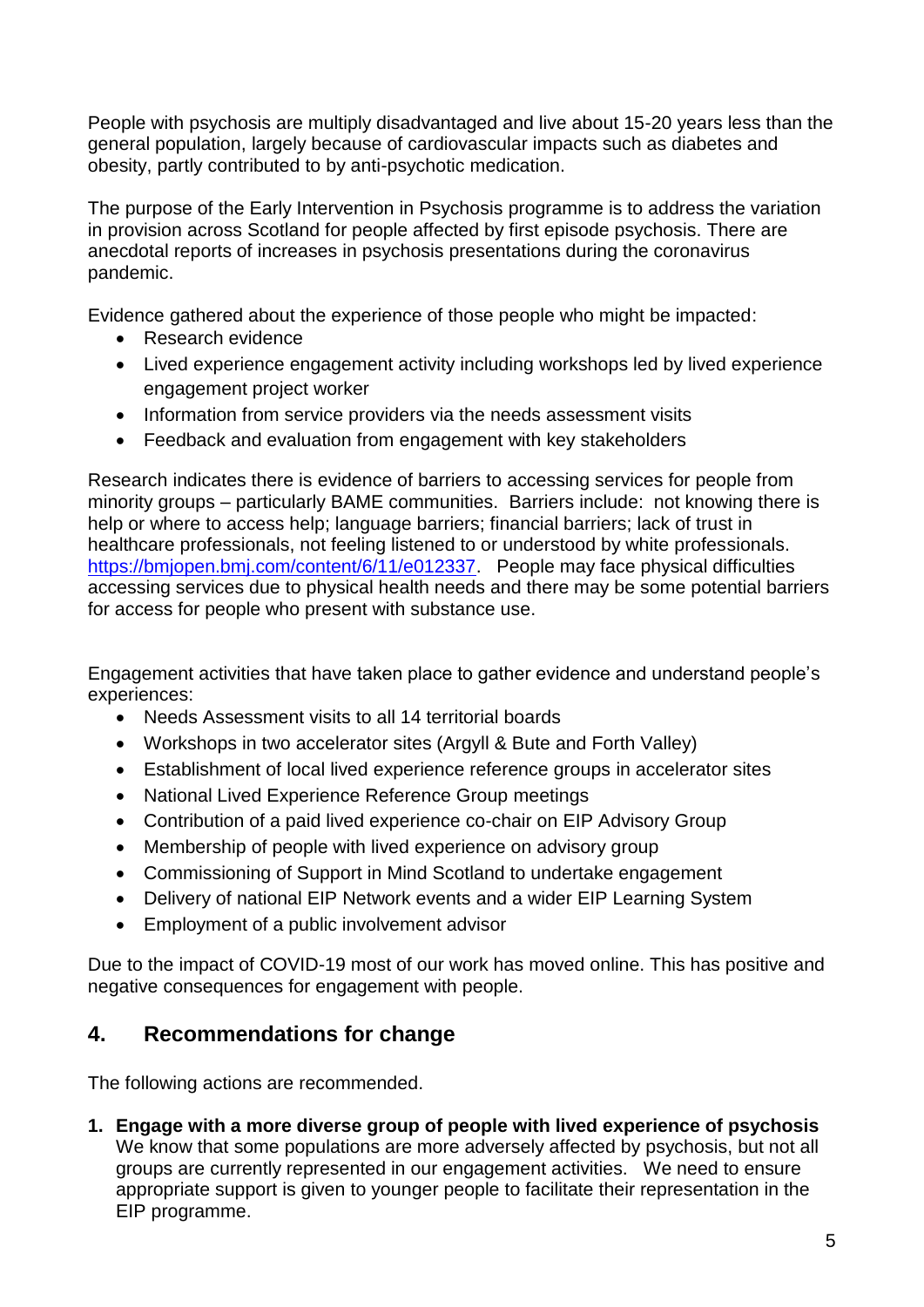- 2. **Explore experiences of diverse groups of people when accessing services to identify key barriers**. From this work we can build in improved information on services and access pathways for people from minority communities. Training for healthcare staff on the need to ensure services are culturally sensitive, equitable and actions are taken to reduce barriers will be developed. We also commit to understanding the experiences people have in accessing services across Scotland, recognising the variation in provision for people and the likelihood that experiences will be different depending on the area in which someone lives.
- 3. **Provide expenses to support people with lived experience to take part in the work.** From our work in phase one of EIP, we know there may be various and complex reasons people with lived experience do not participate, or do not continue with participation in healthcare improvement programmes. Some of these reasons may be due to impact on family, health or wellbeing (Lindsay 2021). We also know that this group can be affected by digital inequalities and exclusion. The EIP programme will ensure actions are taken to support engagement for people with lived experience to take part in this work, in relation to digital access and wellbeing for individuals.

We do not believe that the changes recommended will create any new, adverse, impacts.

#### **5. Monitoring and review**

This work will be monitored within the governance structures of Healthcare Improvement Scotland. Guidance, support and advice will be provided by the Early Intervention in Psychosis (EIP) Advisory Group, Mental Health Improvement Portfolio (MHIP) Advisory group and the Lived Experience Reference Group. A report on the Early Intervention in Psychosis programme will be submitted to Scottish Government in March 2023.



Mental Health Improvement Portfolio and Early Intervention in Psychosis Structure